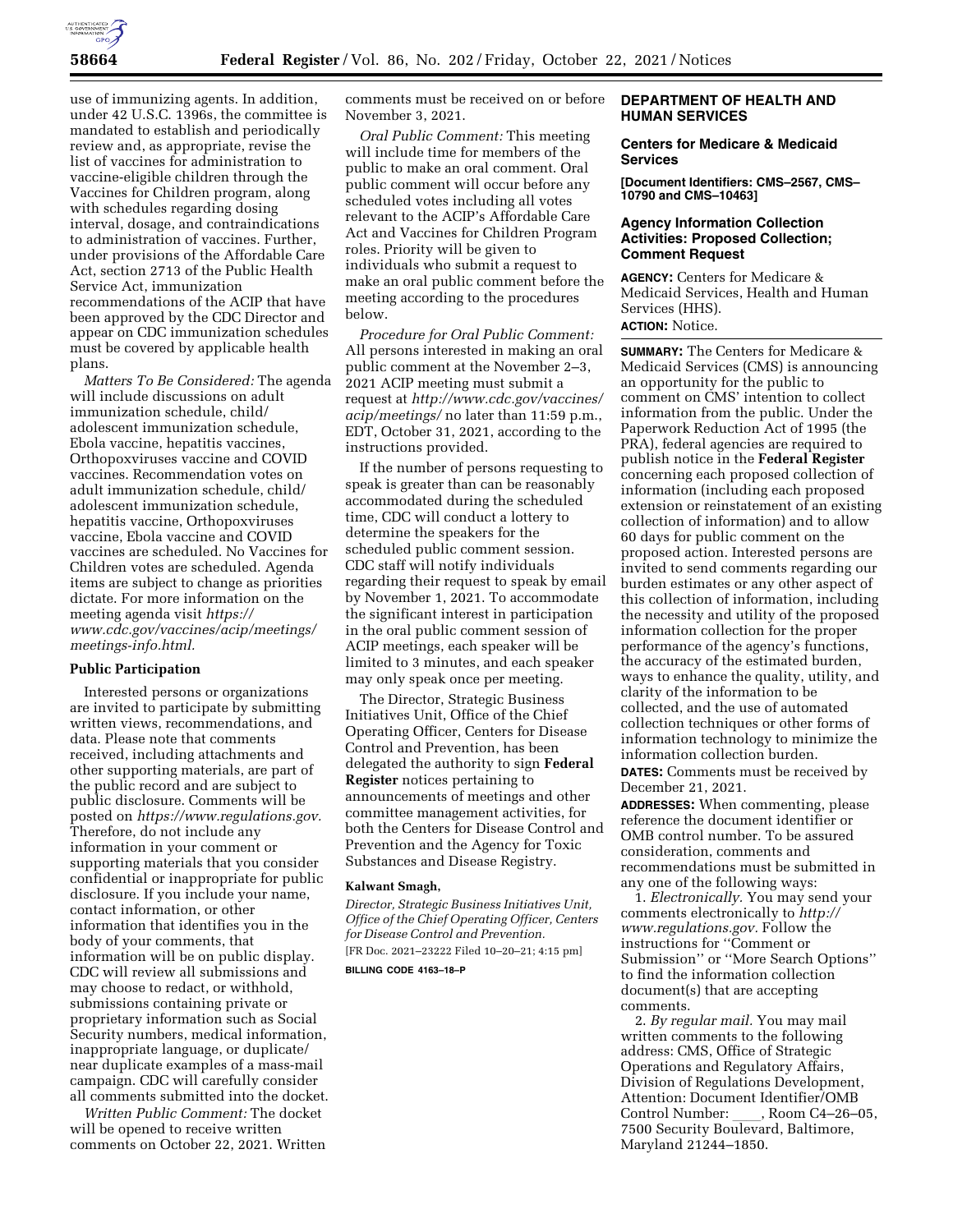To obtain copies of a supporting statement and any related forms for the proposed collection(s) summarized in this notice, you may make your request using one of following:

1. Access CMS' website address at website address at *[https://www.cms.gov/](https://www.cms.gov/Regulations-and-Guidance/Legislation/PaperworkReductionActof1995/PRA-Listing.html) [Regulations-and-Guidance/Legislation/](https://www.cms.gov/Regulations-and-Guidance/Legislation/PaperworkReductionActof1995/PRA-Listing.html)  [PaperworkReductionActof1995/PRA-](https://www.cms.gov/Regulations-and-Guidance/Legislation/PaperworkReductionActof1995/PRA-Listing.html)[Listing.html.](https://www.cms.gov/Regulations-and-Guidance/Legislation/PaperworkReductionActof1995/PRA-Listing.html)* 

# **FOR FURTHER INFORMATION CONTACT:**  William N. Parham at (410) 786–4669. **SUPPLEMENTARY INFORMATION:**

#### **Contents**

This notice sets out a summary of the use and burden associated with the following information collections. More detailed information can be found in each collection's supporting statement and associated materials (see **ADDRESSES**).

- CMS–2567 Statement of Deficiency and Plan of Correction
- CMS–10790 Medicare-Funded GME Residency Positions in accordance with Section 126 of the Consolidated Appropriations Act, 2020 (Pub. L. 116–93)
- CMS–10463 Cooperative Agreement to Support Navigators in Federallyfacilitated Exchanges

Under the PRA (44 U.S.C. 3501– 3520), federal agencies must obtain approval from the Office of Management and Budget (OMB) for each collection of information they conduct or sponsor. The term ''collection of information'' is defined in 44 U.S.C. 3502(3) and 5 CFR 1320.3(c) and includes agency requests or requirements that members of the public submit reports, keep records, or provide information to a third party. Section 3506(c)(2)(A) of the PRA requires federal agencies to publish a 60-day notice in the **Federal Register**  concerning each proposed collection of information, including each proposed extension or reinstatement of an existing collection of information, before submitting the collection to OMB for approval. To comply with this requirement, CMS is publishing this notice.

#### **Information Collection**

1. *Type of Information Collection Request:* Revision of a currently approved collection; *Title of Information Collection:* Statement of Deficiency and Plan of Correction *Use:*  The form CMS–2567 is the means by which State and CMS surveyors document findings of compliance or noncompliance (deficiencies) resulting from inspection of Medicare, Medicaid, and Clinical Laboratory Improvement Amendments (CLIA) laboratories. The

form CMS–2567 is the legal, documentary basis for CMS' certification of a facility's compliance or noncompliance with the Medicare/ Medicaid Conditions of Participation or Coverage, and the requirements for Nursing Home participation and CLIA certification.

In December, 2020, Congress passed the Consolidated Appropriations Act, 2021 (CAA, 2021). Section 407 of CAA, 2021, amended Part A of Title XVIII of the Social Security Act (the Act) at section 1822 establishing hospice program survey and enforcement requirements. This amendment, in part, now requires the Accrediting Organizations (AOs) that accredit hospice programs to include the form CMS–2567 to document the findings of their hospice program surveys beginning on October 1, 2021. As of June 2021, there are three AOs with CMS-approved hospice accreditation programs. The AOs survey approximately half of the over 5,000 Medicare-certified hospice programs, while the SAs survey the remaining half. *Form Numbers:* CMS–2567 (OMB control number: 0938–0391); *Frequency:*  Yearly and Occasionally; *Affected Public:* Private Sector (Business or forprofits and Not-for-profit institutions); *Number of Respondents:* 65,948; *Total Annual Responses:* 65,948; *Total Annual Hours:* 1,187,064. (For policy questions regarding this collection contact Caroline Gallaher at 410–786– 8705.)

2. *Type of Information Collection Request:* New collection (Request for a new OMB Control Number); *Title of Information Collection:* Medicare-Funded GME Residency Positions in accordance with Section 126 of the Consolidated Appropriations Act, 2020 (Pub. L. 116–93); *Use:* The requirements in this rule were announced in CMS– 1752–P (FY22 IPPS); however, the PRA package has been under development until now. The plan, approved by OMB and CM, is to have the 60-day publish and then have CMS–1752–F2 serve as the 30-day notice, with the goal of approval in early January 2022.

Section 126 of the Consolidated Appropriations Act (CAA), 2021 (Pub. L. 116–93), enacted December 20, 2020, included a key provision affecting Medicare payments for Graduate Medical Education (GME). Section 126(a) of the CAA amended section 1886(h) of the Act by adding a new section 1886(h)(9) requiring the distribution of additional residency positions (slots) to qualifying hospitals. Section  $1886(h)(9)(\overline{A})$  makes an additional 1,000 Medicare funded residency slots available to be phased in

beginning in FY 2023 until the aggregate number of 1,000 full-time equivalent residency positions are distributed.

This approval request is for CMS to receive electronic applications for Medicare-Funded GME Residency Positions submitted in accordance with Section 126 of the Consolidated Appropriations Act, 2021. The electronic applications will be submitted by the applicants in CMS' new Medicare Electronic Application Request Information SystemTM (MEARISTM). There is no existing, hard copy version of the application. The applications will provide CMS with the critical information necessary for CMS to process and score the applications in accordance with the policies finalized in the upcoming final rule to determine the disbursement of the slots and to announce the awardees by the January 31, 2023 required statutory deadline. *Form Number:* CMS–10790 (OMB control number: 0938–NEW); *Frequency:* Yearly; *Affected Public:*  Private sector (Business or other forprofits and Not-for-profit institutions), State, Local, or Tribal Governments; *Number of Respondents:* 1,325; *Total Annual Responses:* 1,325; *Total Annual Hours:* 10,600. (For policy questions regarding this collection contact Noel Manlove at 410–786–5161.)

3. *Type of Information Collection Request:* Revision of a currently approved collection; *Title of Information Collection:* Cooperative Agreement to Support Navigators in Federally-facilitated Exchanges; *Use:*  Section 1311(i) of the PPACA requires Exchanges to establish a Navigator grant program under which it awards grants to eligible individuals and entities (as described in Section 1311(i)(2) of the PPACA and 45 CFR 155.210(a) and (c)) applying to serve consumers in States with a FFE. Navigators assist consumers by providing education about and facilitating selection of qualified health plans (QHPs) within the Exchanges, as well as other required duties. Entities and individuals cannot serve as federally certified Navigators and carry out the required duties without receiving federal cooperative agreement funding. On July 1, 2021, HHS published the Updating Payment Parameters, Section 1332 Waiver Implementing Regulations, and Improving Health Insurance Markets for 2022 and Beyond Proposed Rule proposed rule. The proposed regulations would amend federal regulations at 45 CFR 155.210(e)(9) to reinstitute the requirement that FFE Navigators provide consumers with information and assistance on access, affordability and certain post-enrollment topics, such